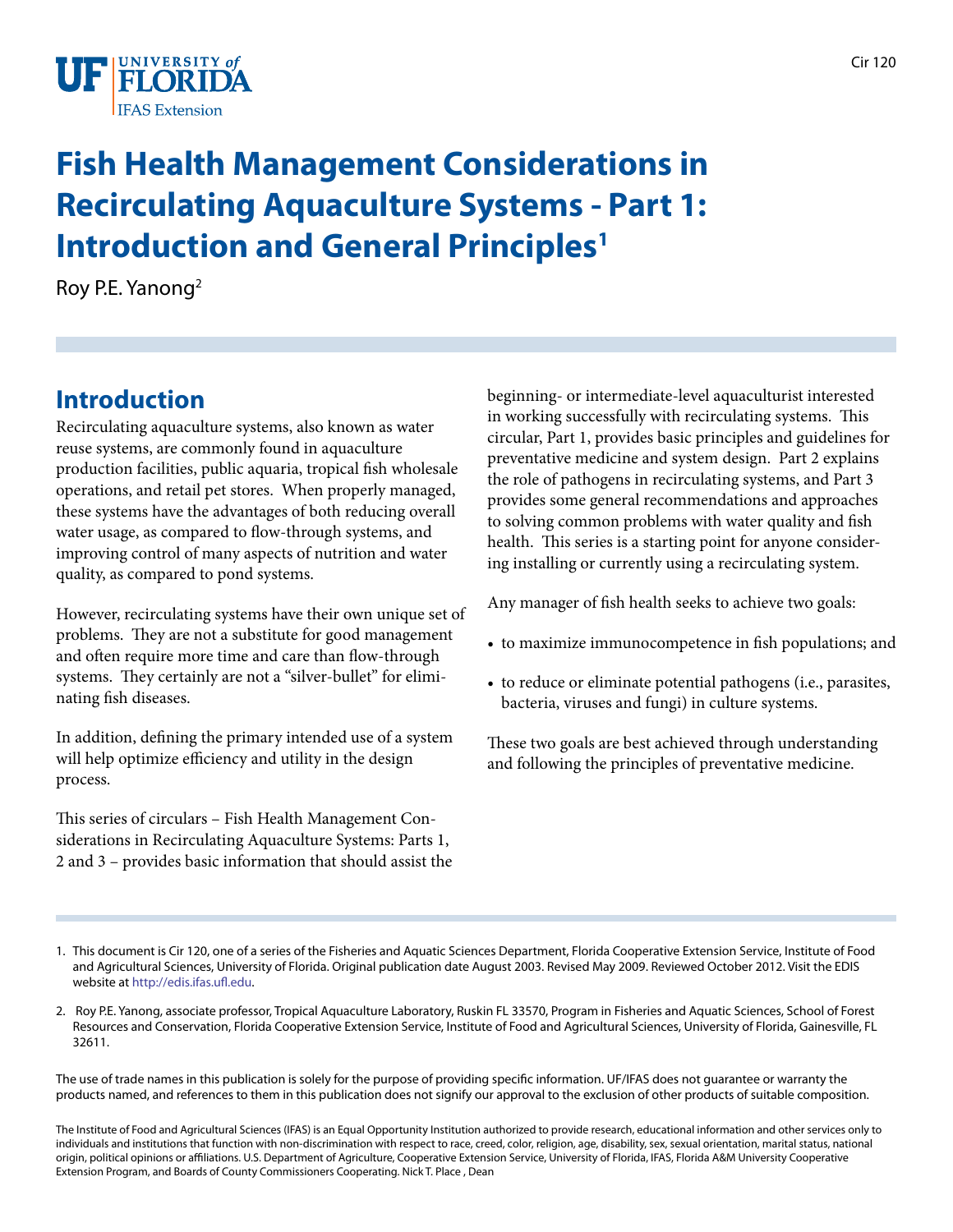# **Different Systems for Different Purposes**

A recirculating system should be designed with a specific purpose in mind and in a way that makes it easy to follow the principles of preventative medicine. The retrofitting of systems that were poorly designed is usually costly and time-consuming. Recirculating systems should be built so that each tank or vat can be taken off line and run independently from all other tanks or vats in the system. This way, each tank or vat can be operated in isolation from the whole system for quarantine or treatments if necessary. During planning, consult a specialist on recirculating systems or aquaculture systems for advice.

In general, there are five main purposes for recirculating systems.

**Grow-out systems** These require rigorous management of water quality and nutrition, due to higher concentrations of fish, higher levels of feeding, and expectations for rapid growth. Usually, the number of different species per system is limited.

**Breeding systems** These systems often require more complex designs than grow-out systems, especially growout systems for older juveniles. Water quality parameters, including temperature, photoperiod (the intervals of light and darkness during 24 hours), pH, hardness, and conductivity, often have to be manipulated to trigger spawning. In addition, effective breeding size, behavior, and social structure of the fish must all be considered when choosing the type and size of tanks or vats (some fish require larger territories to breed efficiently, others may require only a very small volume) and type and location of drains.

**Long-term holding systems** (including quarantine systems) These systems are usually designed to house older juvenile, subadult, or adult fish for several weeks, months or longer. Feeding loads are not as high as in grow-out facilities because the fish in these systems are typically older and no longer in rapid growth phase. However, they are being held for a longer period of time compared to fish in short-term holding systems and they still require a regular, complete diet, which makes feeding load a concern.

**Short-term holding systems** These are found in pet fish retail stores and wholesale operations, and typically house fish for 1–21 days. These systems must accommodate frequent introductions and rapid fluctuations in both numbers of fish and varieties of species. Thus, they require greater flexibility in their design and biofilter capacity.

Nutritional requirements are not as stringent because of the relatively short holding time.

**Display systems** These systems, most often found in public aquaria, also require rigorous management with suspended particulates, dissolved organics, and water clarity becoming more important factors. In addition, numerous species are often kept together and many display systems remain essentially unchanged for years. In these systems, chronic diseases resulting from long-term, but subtle nutritional imbalances, or from specific disease-causing organisms, such as *Mycobacterium* spp., are of more concern.

### **Preventative Medicine Principles**

Preventing disease by observing the essential principles of fish health management is the most cost effective management scheme for recirculating systems and all other aquaculture systems (see UF/IFAS Circulars 919 *Stress – Its Role in Fish Disease* and 921 *Introduction to Fish Health Management*). The principles include understanding and attending to: 1) species biology, including all known and important genetic considerations; 2) nutrition; 3) water quality; 4) quarantine; 5) sanitation; and 6) disinfection. Understanding species biology, nutrition, and water quality will help managers optimize immune systems. Quarantine, sanitation and disinfection reduce or eliminate potential pathogens (disease-causing organisms), and are important components of a good biosecurity program (see biosecurity section below). Use of appropriate management techniques maximizes the effectiveness of recirculating systems and minimizes disease outbreaks.

**Species biology** A basic knowledge of the anatomy, physiology, behavior, genetics, social interactions and environmental needs of cultured species is critical to proper management. Some fish, such as cichlids, may be very aggressive toward each other, and they may even eat smaller members of their species. Some species may require a culture system with a large surface area rather than a large volume (e.g., four-eyed fish, *Anableps*). Other species may require specific substrates or habitats. For example, shelldwelling cichlids fare best with shells or pipes in the tank.

The genetics of many species are not well known, and their effects may be subtle. However, some dramatic diseases have a known genetic cause and in these cases, genetic selection is important when choosing potential broodstock. Some of these diseases include: "saddleback" (abnormal dorsal fin or death) in tilapia, a condition controlled by a single gene; poor survivability among black angelfish offspring; early death of offspring from crosses of koi with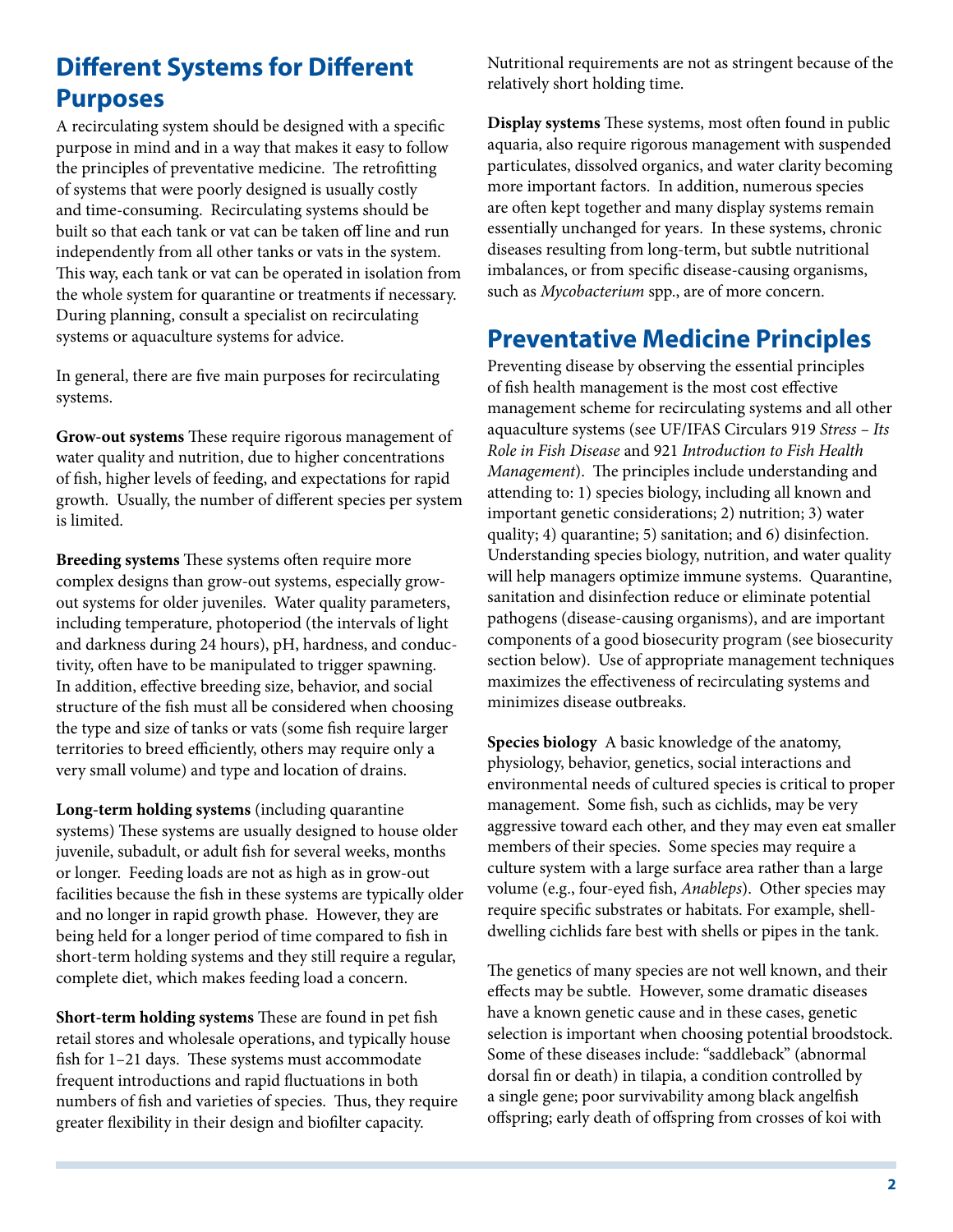certain scale patterns (the result of two different genes interacting); and the potential for inbreeding depression. Inbreeding depression refers to a reduction in things such as survivability, desirable traits (such as size and color), or overall health resulting from many generations of brother to sister or parent to offspring crosses. Inbreeding depression results from increases in the number of unwanted or harmful genes present and "turned on" in a population.

Similarly, proper broodstock selection is important to avoid breeding out of a population genes that result in desirable properties (e.g., larger size, long fins, color, scale type).

**Nutrition** Nutritional considerations include size, palatability ("attractiveness by taste") and quantity of pellets, granules or live foods; frequency of feeding, lighting (some species may prefer to eat during the day, at night, or at "dusk"), optimal temperature (species have a preferred temperature for feeding, or may have reduced requirements when temperatures are lower); as well as the bioavailability, quality and quantity of micronutrients (vitamins, minerals) and macronutrients (protein, fat, carbohydrate) in the diet. Fish raised in outdoor ponds frequently benefit from live foods present, but these nutritional sources are not available in most recirculating systems (exceptions include green water systems and pond recirculating systems). Consequently, nutritionally-complete diets are essential for fish reared in intensive recirculating systems.

Unfortunately, the details of what constitutes a nutritionally-complete diet are not known for all species. Gross deformities in several species of fish have been reported from production facilities using recirculating systems. In particular, the cyprinids ("carp-like" fish, including barbs, freshwater sharks, and koi) may grow slowly and become particularly susceptible to musculoskeletal and opercular abnormalities. Cyprinids lack a true acid-producing stomach, so they cannot digest certain forms of phosphorus, including tribasic calcium phosphate and hydroxyapatite, derived from bone and scales, which may contribute to abnormalities in these fish due to the fishs inability to break down and use phosphorus from these compounds. More soluble forms of phosphorus, such as monobasic phosphates of potassium, sodium, or calcium, are recommended (National Research Council 1993).

**Water quality** First and foremost, water quality must be compatible with the requirements of the fish being held, especially with regard to ammonia, nitrite, nitrate, pH, temperature, dissolved oxygen, hardness, alkalinity, and salinity. Although initial water quality in a system will be determined by water source and water treatment regimes, the long-term water quality in a recirculating system depends on numerous factors. The most important considerations are the source of water in the system, fish load, feeding rates, and biofilter capacity.

Water from the source should be evaluated by an aquaculture specialist and a water-testing laboratory before a system is established. Water from different sources may have different potential problems that must be addressed. Municipal water may contain chlorines or chloramines; well water may contain hydrogen sulfide, supersaturated gases (such as nitrogen gas, resulting in gas bubble disease), high carbon dioxide levels, and low oxygen levels, or high dissolved iron levels, (all conditions that can be lethal to fish if not corrected); surface water sources may be high in bacteria or toxic chemicals resulting from run off.

The most common water quality problems in recirculating systems are toxic levels of ammonia or nitrite caused by imbalances between the capacity of the biofilter and the fish load and feeding rates. This problem often occurs during the start up of a system, although it may occur at any time. The bacteria in the biofilter can require three to eight weeks to cycle (i.e., become established) at 25–27°C (77–81°F) and even more time may be required at cooler temperatures (see UF/IFAS Fact Sheet FA-16 *Ammonia*). Aquaculturists will often begin this cycling process prior to the addition of fish by one of the following methods:

- adding ammonia directly into the system;
- adding a species of fish that is more tolerant of the initial high ammonia and nitrite levels before adding the final species to be held; a caveat, of course, is that these fish have been checked for potential pathogens they may bring to the system; or
- seeding the system/biofilter with bacteria from a "healthy" established system or with bacteria from a reputable commercial source.

In established filters, toxic levels of ammonia and nitrite may result from overfeeding, crowding, or inefficient removal of solids (such as feces and uneaten food), resulting in breakdown of large quantities of proteins into ammonia.

However, in addition to problems caused by source water issues, ammonia, and nitrite (described above), problems can also result from changes in water quality parameters that were previously acceptable. Parameters that can change over time in a system include dissolved oxygen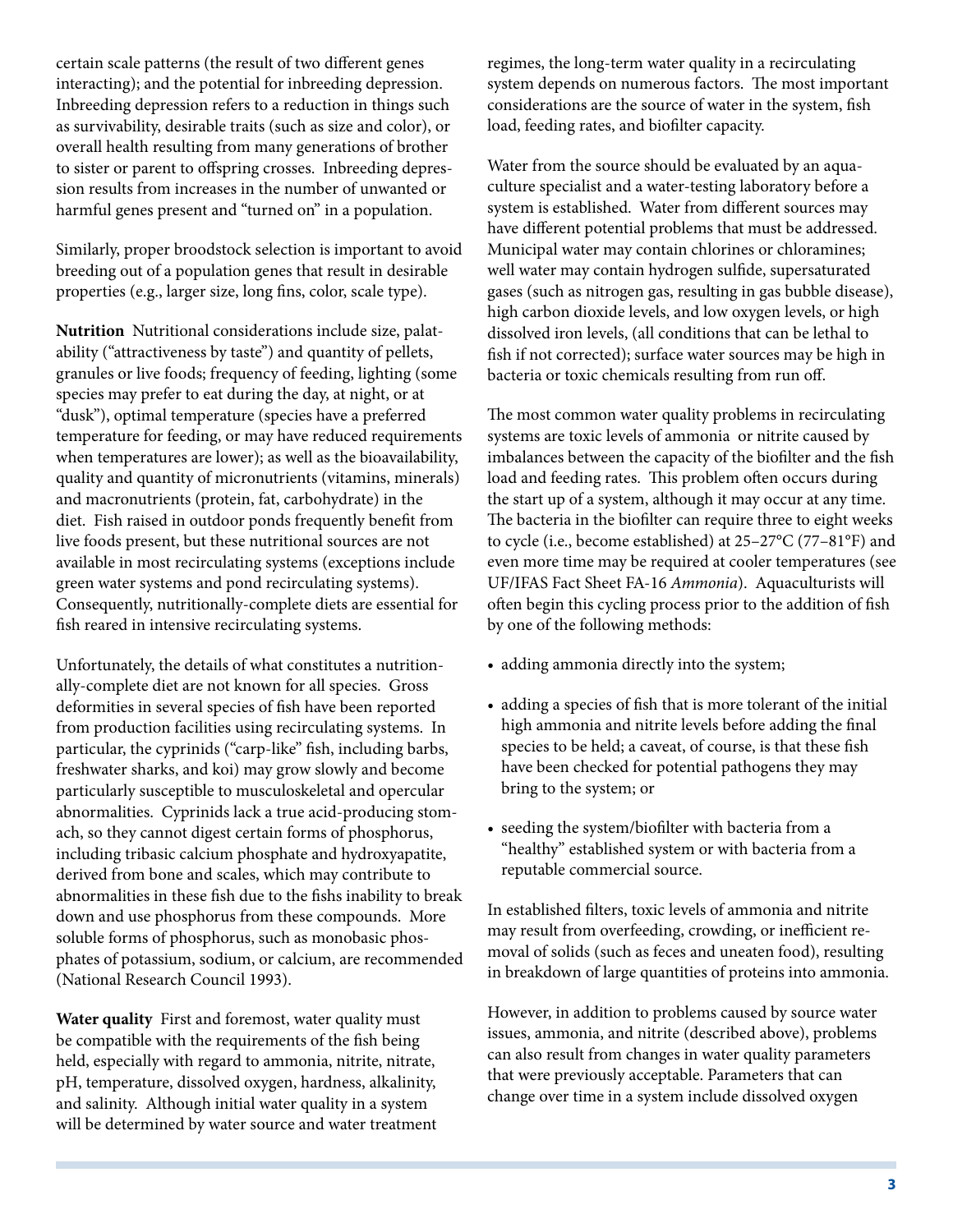(DO, decreases), alkalinity (decreases), carbon dioxide (can increase), and pH (decreases).

Low DO can occur during operation of a system as the result of many different causes. Some of these include: high stocking densities, inadequate water flow, inadequate aeration, high organic loads in the system that lead to large numbers of bacteria in addition to those in the biofilter, high feeding rates or the use of certain chemicals such as formalin (see UF/IFAS Fact Sheet VM-77 *Use of Formalin to Control Fish Parasites*).

Recirculating systems with little loss or addition of water often undergo gradual pH drops, a result of gradual acid addition and alkalinity reduction in the system. The bacteria in the biofilter produce acid  $(H<sup>+</sup>)$  as a by-product of nitrification (the process occurring in the biofilter that converts toxic ammonia and nitrite into much less toxic nitrate). In other words, as ammonia is converted to nitrite and nitrite is converted to nitrate, Hydrogen ions (H+) are released into the water. This acid then uses up the carbonates and bicarbonates by combining with them (which essentially neutralize them), causing a reduction in alkalinity. Drops in alkalinity may also result in ammonia and nitrite spikes because, in addition to oxygen, ammonia, and nitrite, the biofilter bacteria require the bicarbonate portion of alkalinity for survival and growth.

Acids also come from the decomposition of uneaten food and fish wastes and from carbon dioxide released by the fish and bacteria in the water. All of these acid additions react with the bicarbonates and carbonates, removing them from the water and also leading to drops in alkalinity.

In addition to alkalinity's importance for biofiltration, alkalinity is very important as a pH buffer. Components of alkalinity (especially carbonates and bicarbonates), as described above, neutralize acids, and help to prevent major drops in pH that would otherwise occur. However, if the alkalinity does reach a critically low level, the pH of the water will drop rapidly and have detrimental effects on the fish and biofilter.

Minimum alkalinity levels recommended for good biofiltration range from 100–180 ppm (in particular, the levels of bicarbonate and carbonate ions).

Holding species that thrive in lower pH and lower alkalinity, such as discus, can make maintenance of a balanced biofilter much more challenging.

Some management options to prevent this drop in alkalinity and pH and the potential rise in ammonia and nitrite include:

- routine (once a week to once a month, depending upon stocking density) measurement of alkalinity and pH, in addition to other parameters mentioned previously;
- partial water changes on a routine basis (amount dependent upon drops in alkalinity and pH over time) as long as the source water has an adequate amount of bicarbonate/carbonate (100 mg/L or more); and
- • adding sodium bicarbonate (baking soda) buffer as needed.

Other important water quality parameters that may require monitoring include hardness, salinity, organics, and conductivity. These parameters may increase over time in a system that does not undergo routine water changes, but is only "topped off." In such a situation these parameters may reach levels that are not desirable for maintenance or reproduction of some fish species.

Heavy metals, such as copper, zinc, and lead, are also toxic to fish and may be present in the water source. If they are, methods to remove them should be considered (consult an aquaculture or water filtration specialist), and system levels should be checked regularly. Additionally, heavy metals (such as copper or zinc) may be part of the hardware of the system (though this is highly undesirable) and may begin to leach into the water as the pH becomes more acidic. Check with an aquaculture specialist for the best construction materials.

**Biosecurity** Biosecurity is a concept that is simple to understand, but can be difficult for some operations to put into practice. As the term implies, the goal of "biosecurity" is maintaining the "security" of a facility with respect to "biological" organisms, specifically "pathogens" (diseasecausing organisms) that can result in infectious disease (parasites, bacteria, viruses, and fungi).

However, because some pathogens are normally found almost everywhere on or in fish or in aquatic systems, these are generally considered less of a concern. By contrast, some pathogens may not be present on a facility or in a specific group of fish, and may cause significant disease. Although many important pathogens for which biosecurity is critical are viruses, such as spring viremia of carp (see IFAS Fact Sheet VM-142, *Spring Viremia of Carp*), some bacteria, fungi, or parasites can warrant biosecurity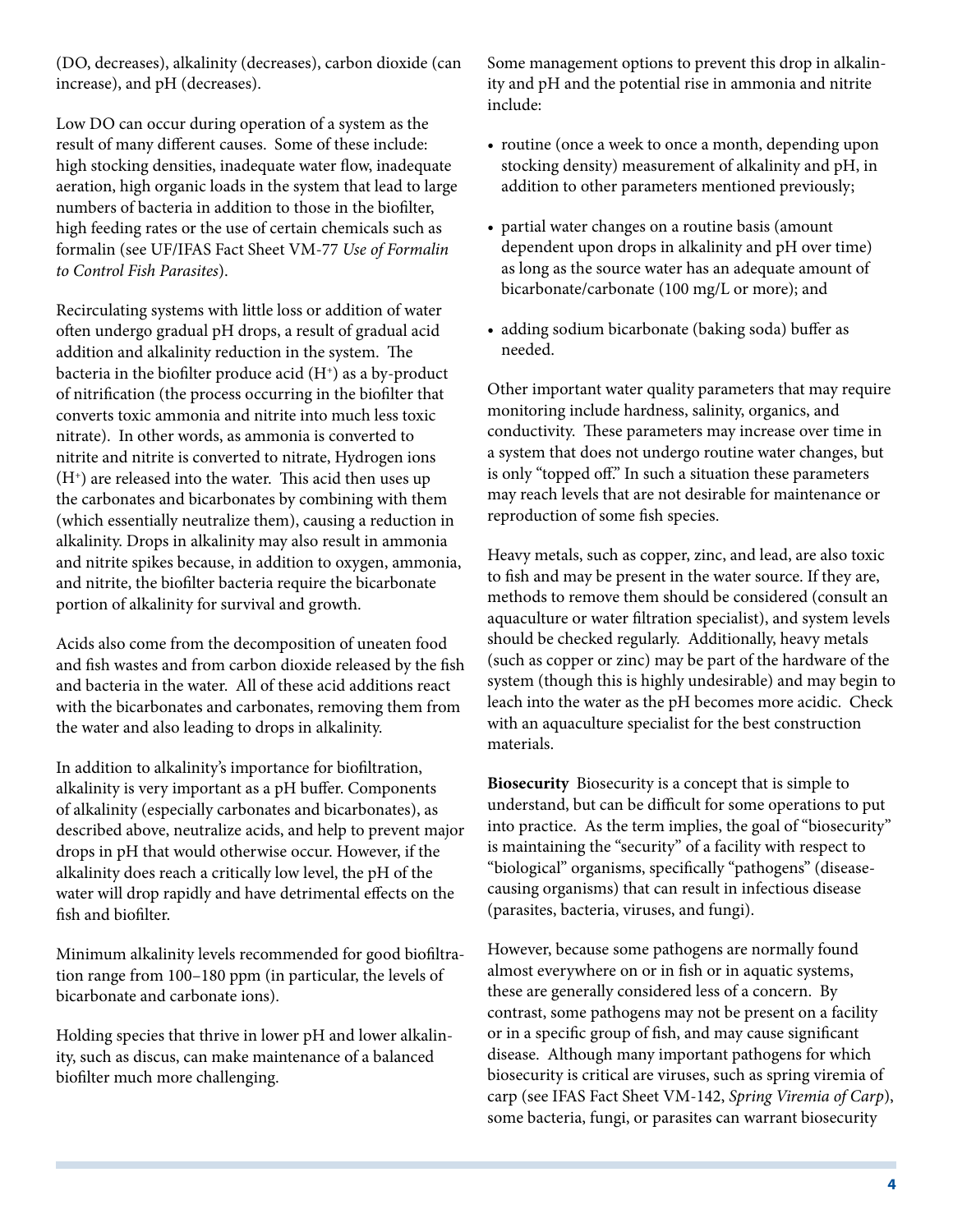measures, more so in closed systems with high stocking densities.

Although biosecurity is an entire topic in and of itself, the essence of biosecurity involves following specific management protocols to prevent specific pathogens from entering a system, or reducing the numbers that do.

Important components of biosecurity include quarantine, sanitation, and disinfection.

**Quarantine** Quarantine is a critically important, standard procedure in public aquaria and many aquaculture facilities because pathogens can be introduced with new specimens. These potential disease-causing organisms can result in major disease problems in an established system. Ideally, quarantine protocols should be in place and followed when fish are transferred between facilities, such as when new broodstock are brought into a facility. Adding new fish to an established system without proper quarantine can spread disease from the newly introduced fish to the established stock or from the established stock (which may be healthy, but may be a "carrier" of pathogens) to the newly introduced fish.

Harvesting, shipping, transport, change of diet, and other procedures result in immune system depression. As a result, new fish may be more prone to shedding diseasecausing organisms (a lowered immune system results in greater chance for infection and shedding) and infecting other fish or they may be more susceptible to disease from other fish. Quarantine allows new fish to become acclimated to feeds, water quality, and husbandry protocols, without the added stressors of other fish and pathogens. At the same time, quarantine allows their immune systems time to return to normal so that they can combat diseases they may have developed during these changes.

Following quarantine, especially with very valuable fish, one suggested protocol is to place one or more fish from the established stock with one or more fish from the new group for a week or two to determine if there is any lingering disease.

Quarantine protocols should contain the following elements to minimize the potential spread of infectious organisms and to allow the immune systems of new fish to stabilize.

*All-in, all-out stocking.* Bringing fish in as a group from only one population and keeping these animals together, or all-in, all-out stocking, greatly reduces the potential

for exposure to pathogens that are not currently found at some level within that population (i.e., potential crosscontamination from a different group).

Ideally, all-in, all-out quarantine involves an entire system, room or facility. No new fish should be added to a population currently under quarantine.

In some situations (e.g., multi-unit systems) this approach is inefficient or impractical on a system-wide basis. However, at the very least, all-in, all-out stocking should be practiced on a tank-by-tank or vat-by-vat basis. If these tanks can be taken off line until sampling or general prophylactic treatments are performed, chances of introducing pathogens will be reduced.

*Isolation or separation*. In some ways, isolation or separation resembles and serves the same purpose as all-in, all-out stocking—preventing spread of potential pathogens from one group to another. However, this procedure emphasizes separation or isolation for different populations that must inhabit the same facility where all-in, all-out stocking is not feasible.

All fish in quarantine at a specific time should be isolated or separated from other populations at the facility, preferably in a separate area with dedicated equipment.

Total time spent in quarantine or isolation may vary according to the species of fish; results of sampling for pathogens; commonly found pathogens, their life cycle, and required treatment protocols; potential risks; costs; and space and time limitations. For some retail facilities, this may mean a separate tank system or individual tanks for incoming shipments (especially for species that are typically problematic). Dedicated equipment (nets, siphon hoses, etc.) should be available for each "quarantine" system, or at the very least, an effective disinfectant should be used for equipment shared between systems.

*Observation and diet adjustment*. Any acclimation protocol will benefit from observation and diet adjustment. Observations of normal and abnormal behaviors can provide information on the status of the fish. Diet adjustment means gradual increase over time in the percentage of the final diet fed until fish are readily taking 100% of the final diet. A high quality diet should be fed at all times during the transition, taking into account species requirements.

As fish are being acclimated to a new diet daily observations should be made to assess feeding, observe normal behavior, and identify potential disease problems.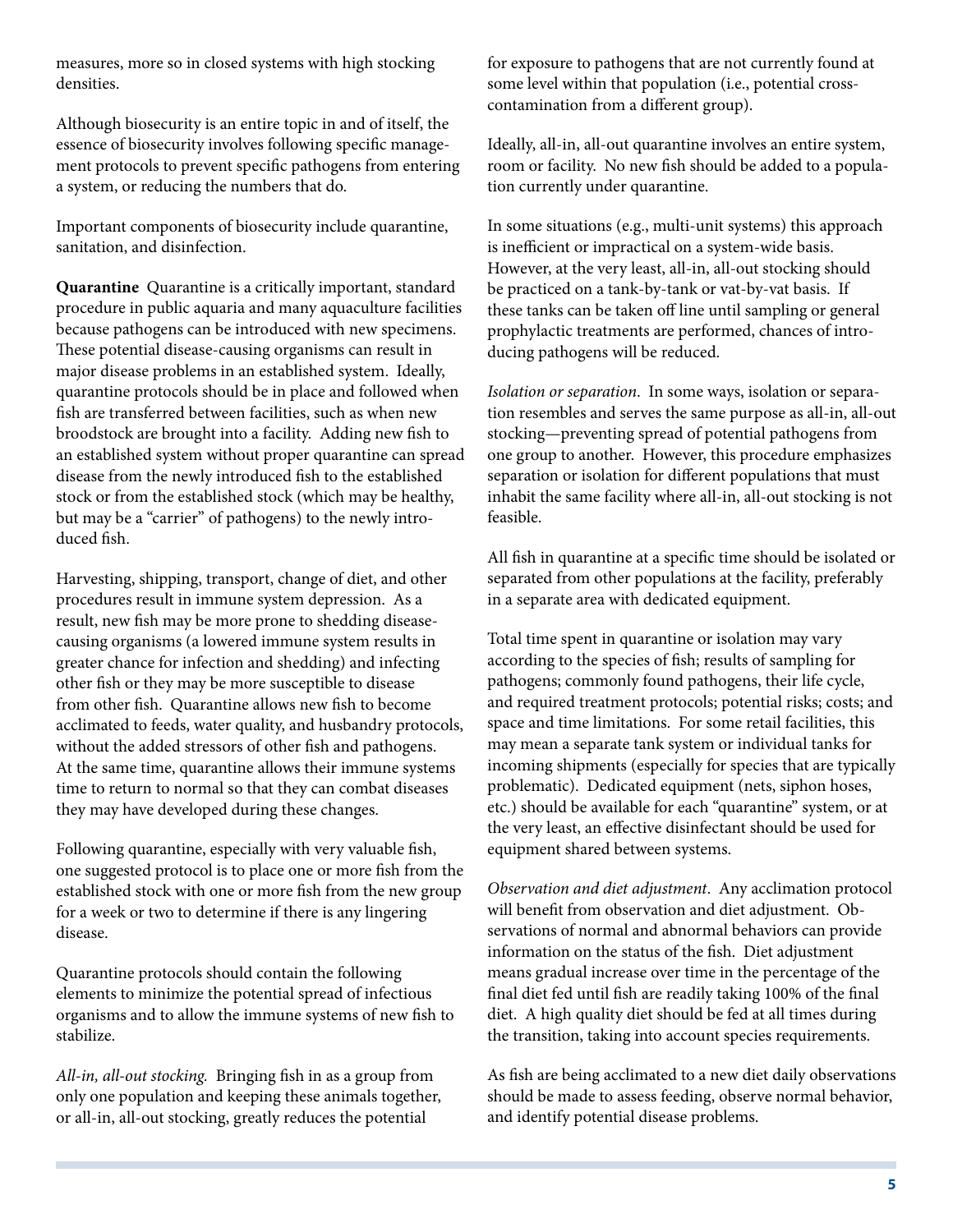Making sure that fish readily eat a manufactured feed makes it easier to treat them with antibiotics because the antibiotics can be added to the feed if necessary. It also provides a stable, balanced base diet to which additional elements can be added as necessary.

*Sampling and treatment*. When feasible, fish that are under quarantine, or that have been recently brought into a facility, should be sampled or screened to determine the presence of pathogens (i.e., parasites, bacteria, fungi and viruses) prior to their introduction into a system and before any treatment is started. Determining what disease-causing organisms are present allows aquaculturists to be more careful and scientific in their use of treatments and preventative chemicals or antibiotics.

By sampling fish early on for the presence of pathogens or accompanying diseases, scientifically-based treatments can be applied before significant losses occur. At the very least, fish brought into a multi-tank or multi-vat system with other fish should be sampled for external parasites.

If necessary, sampling can be performed on live specimens. External samples usually include taking a skin scrape, fin clip and gill clip and examining these tissues under a microscope. If fish cannot be sacrificed, examination of fresh feces may provide information on parasite loads in the gastrointestinal tract.

However, internal examination, which requires the sacrifice of several specimens, is recommended if circumstances allow. Full necropsies (sacrificing fish and carefully examining external and internal tissues with and without the use of a microscope) including microbiology should be performed to rule out the presence of bacterial, viral and fungal diseases, as well as to identify internal parasites. Prior to this approach, however, consultation with a fish health specialist is strongly recommended.

*Reduction or elimination of infectious pathogens*. Avoid, or at the very least, minimize the introduction of known infectious pathogens. Preventative treatments ("prophylactic" treatments), such as freshwater dips for marine fish or salt water dips for freshwater fish, can be helpful in removing initial loads of external parasites. Use of external parasite treatments, such as formalin or copper may be necessary if sampling demonstrates the presence of parasites susceptible to those treatments. A good clinical history of the fish and information on their origin and possible diseases should be obtained in order to help the aquaculturist and the fish health specialist target their search for possible causes of infectious and non-infectious diseases.

Wholesale and retail operations, especially those working with large numbers of valuable fish, or koi hobbyists with long-term, permanent populations, may want to add one other step. They should consider combining a few members of the "old" or "resident" population with a few members of the "new" population in another system for a week or two at the end of the quarantine period. This approach will help determine if any subclinical infections are present (subclinical means that a very low level of disease is present but not causing obvious symptoms). If this is the case, these diseased fish present in the resident population may cause disease in the new fish or the opposite may occur.

**Sanitation** Good sanitation practices will help reduce the load of potential pathogens. Such practices include proper system maintenance by removing excess suspended particulates, uneaten food, and dead or dying fish; reducing organics and removing wastes (see UF/IFAS Fact Sheet VM-87 *Sanitation Practices for Aquaculture Facilities*).

**Disinfection** Ongoing maintenance should include a disinfection regime (see UF/IFAS Fact Sheet VM-87 *Sanitation Practices for Aquaculture Facilities*). Elimination of pathogens from nets, siphons and tanks through the use of chemicals (such as chlorine, Virkon Aquatic®, benzalkonium chloride or iodine-containing compounds), ultraviolet radiation, or ozone will help reduce the potential spread of disease. Foot baths placed at key points leading into and away from quarantine areas or areas with sick fish will also help. Nets should be kept off the floor to avoid contact with pathogens that may be harbored there.

#### **Summary**

Before building a recirculating system, the aquaculturist should have a good understanding of basic preventative medicine and fish diseases that may be exacerbated in these systems. A good understanding of the biology and specific requirements (including nutrition and water quality) of the target fish species are essential. Adhering to the principles of quarantine, sanitation and disinfection will increase the immunocompetence of fish in recirculating systems and reduce their overall parasite loads.

Because the ultimate purpose of a system will determine specific design and management characteristics, this purpose and appropriate system requirements should be thought-out well in advance of purchasing any building or materials.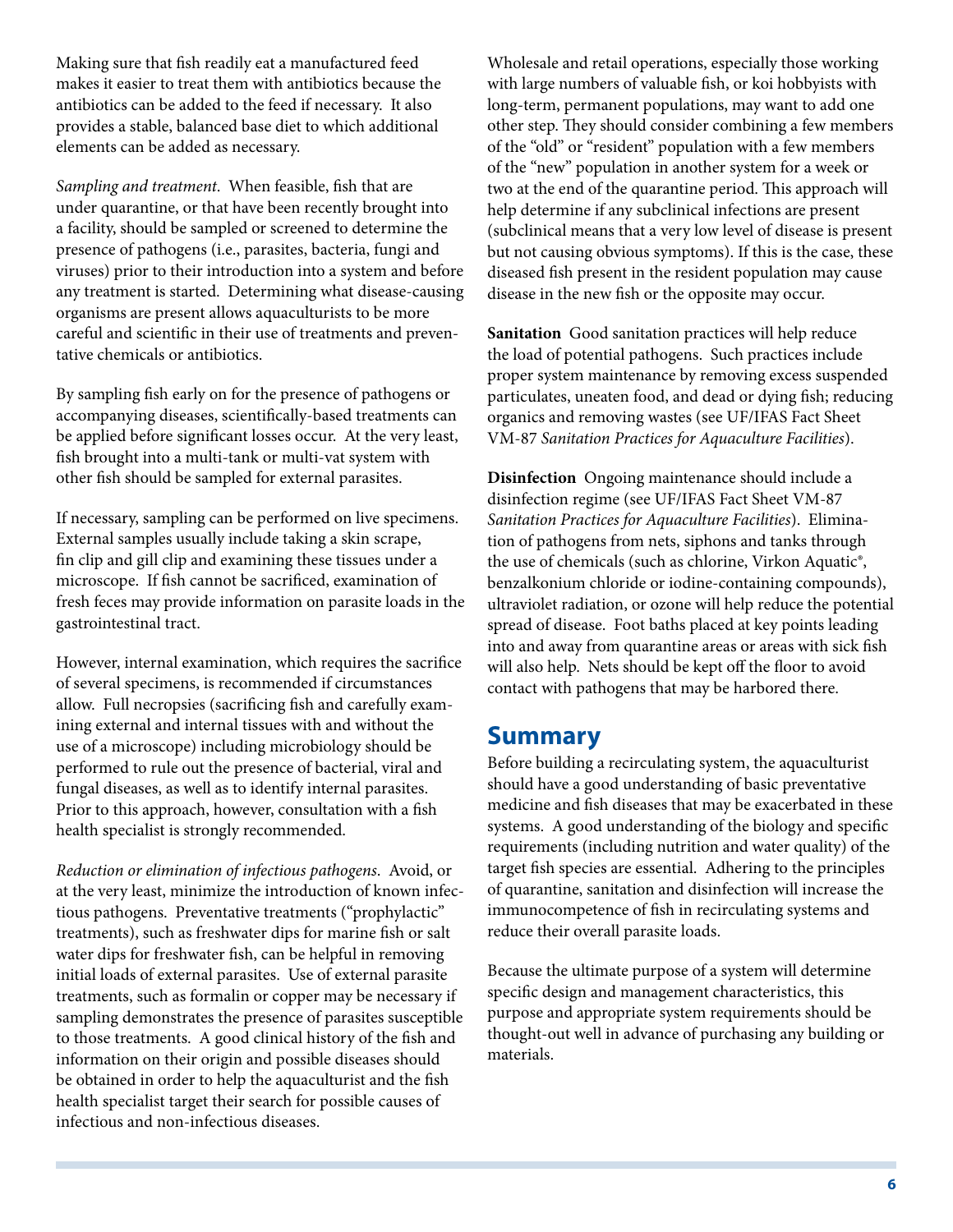#### **Recommended Reading**

SRAC Publication No. 479b *Columnaris Disease*. [https://srac.tamu.edu/index.cfm/event/getFactSheet/](https://srac.tamu.edu/index.cfm/event/getFactSheet/whichfactsheet/128/) [whichfactsheet/128/](https://srac.tamu.edu/index.cfm/event/getFactSheet/whichfactsheet/128/)

UF/IFAS Circular 57 *Streptococcal Infections of Fish*. [http://](http://edis.ifas.ufl.edu/FA057) [edis.ifas.ufl.edu/FA057](http://edis.ifas.ufl.edu/FA057)

UF/IFAS Circular 84 *Use of Antibiotics in Ornamental Fish Aquaculture*.<http://edis.ifas.ufl.edu/FA084>

UF/IFAS Circular 121 *Fish Health Management Considerations in Recirculating Aquaculture Systems –* Part 2: Pathogens.<http://edis.ifas.ufl.edu/FA100>

UF/IFAS Circular 122 *Fish Health Management Considerations in Recirculating Aquaculture Systems –* Part 3: General Recommendations and Problem-Solving Approaches. <http://edis.ifas.ufl.edu/FA101>

UF/IFAS Circular 716 *Introduction to Freshwater Fish Parasites*. [http://edis.ifas.ufl.edu/FA041.](http://edis.ifas.ufl.edu/FA041)

UF/IFAS Circular 919 *Stress – Its Role in Fish Disease*. [http://edis.ifas.ufl.edu/FA005.](http://edis.ifas.ufl.edu/FA005)

UF/IFAS Circular 920 *Ichthyophthirius multifiliis (White Spot) Infections in Fish*. [http://edis.ifas.ufl.edu/FA006.](http://edis.ifas.ufl.edu/FA006)

UF/IFAS Circular 921 *Introduction to Fish Health Management*. [http://edis.ifas.ufl.edu/FA004.](http://edis.ifas.ufl.edu/FA004)

UF/IFAS Fact Sheet FA-14 *Aeromonas Infections*. [http://](http://edis.ifas.ufl.edu/FA042) [edis.ifas.ufl.edu/FA042.](http://edis.ifas.ufl.edu/FA042)

UF/IFAS Fact Sheet FA-16 *Ammonia*. [http://edis.ifas.ufl.](http://edis.ifas.ufl.edu/FA031) [edu/FA031](http://edis.ifas.ufl.edu/FA031).

UF/IFAS Fact Sheet FA-28 *Mongenean Parasites of Fish*. [http://edis.ifas.ufl.edu/FA033.](http://edis.ifas.ufl.edu/FA033)

UF/IFAS Fact Sheet FA-29 *Introduction to Viral Diseases of Fish*. [http://edis.ifas.ufl.edu/FA034.](http://edis.ifas.ufl.edu/FA034)

UF/IFAS Fact Sheet FA-31 *Vibrio Infections of Fish*. [http://](http://edis.ifas.ufl.edu/FA036) [edis.ifas.ufl.edu/FA036.](http://edis.ifas.ufl.edu/FA036)

UF/IFAS Fact Sheet FA-55 *Submission of Fish for Diagnostic Evaluation*. [http://edis.ifas.ufl.edu/FA055.](http://edis.ifas.ufl.edu/FA055)

UF/IFAS Fact Sheet FA-95 *Molds in Fish Feeds and Aflatoxicosis*. <http://edis.ifas.ufl.edu/FA095>.

UF/IFAS Fact Sheet VM-77 *Use of Formalin to Control Fish Parasites*. [http://edis.ifas.ufl.edu/VM061.](http://edis.ifas.ufl.edu/VM061)

UF/IFAS Fact Sheet VM-86 *Use of Salt in Aquaculture*. [http://edis.ifas.ufl.edu/VM007.](http://edis.ifas.ufl.edu/VM007)

UF/IFAS Fact Sheet VM-87 *Sanitation Practices for Aquaculture Facilities*.<http://edis.ifas.ufl.edu/AE081>.

UF/IFAS Fact Sheet VM-96 *Mycobacteriosis in Fish*. [http://](http://edis.ifas.ufl.edu/VM055) [edis.ifas.ufl.edu/VM055](http://edis.ifas.ufl.edu/VM055).

UF/IFAS Fact Sheet VM-97 *Fungal Diseases of Fish*. [http://](http://edis.ifas.ufl.edu/VM033) [edis.ifas.ufl.edu/VM033](http://edis.ifas.ufl.edu/VM033).

UF/IFAS Fact Sheet VM-142 *Spring Viremia of Carp*. [http://](http://edis.ifas.ufl.edu/VM106) [edis.ifas.ufl.edu/VM106](http://edis.ifas.ufl.edu/VM106)

#### **References and Further Reading**

Bedell G.W. 1971. Eradicating *Ceratomyxa shasta* from infected water by chlorination and ultraviolet irradiation. Progressive Fish-Culturist 33: 51-54.

Collins M.T., J.B. Gratzek, D.L. Dawe and T.G. Nemetz. 1975. Effects of parasiticides on nitrification. Journal of the Fisheries Research Board of Canada 32: 2033-2037.

Collins M.T., J.B. Gratzek, D.L. Dawe and T.G. Nemetz. 1976. Effects of antibacterial agents on nitrification in an aquatic recirculating system. Journal of the Fisheries Research Board of Canada 33: 215-218.

Hach Company. 2002. Water Analysis Handbook, Fourth edition. Hach Company, Loveland, CO. 1260 pp.

Hoffman G.L. 1974. Disinfection of contaminated water by ultraviolet irradiation with emphasis on whirling disease (*Myxosoma cerebralis*) and its effect on fish. Transactions of the American Fisheries Society 103: 541-550.

Kasai H., M. Yoshimizu and Y. Ezura. 2002. Disinfection of water for aquaculture. Fisheries Science, Volume 68, Supplement I, pp. 821-824. Blackwell Publishing, Oxford, UK.

Levine G. and T.L. Meade. 1976. The effects of disease treatment on nitrification in closed system aquaculture. Proceedings from the 7<sup>th</sup> Annual Meeting of the World Mariculture Society, J.W. Avault Jr. (editor), pp 483-493. World Mariculture Society, Louisiana State University, Baton Rouge, LA.